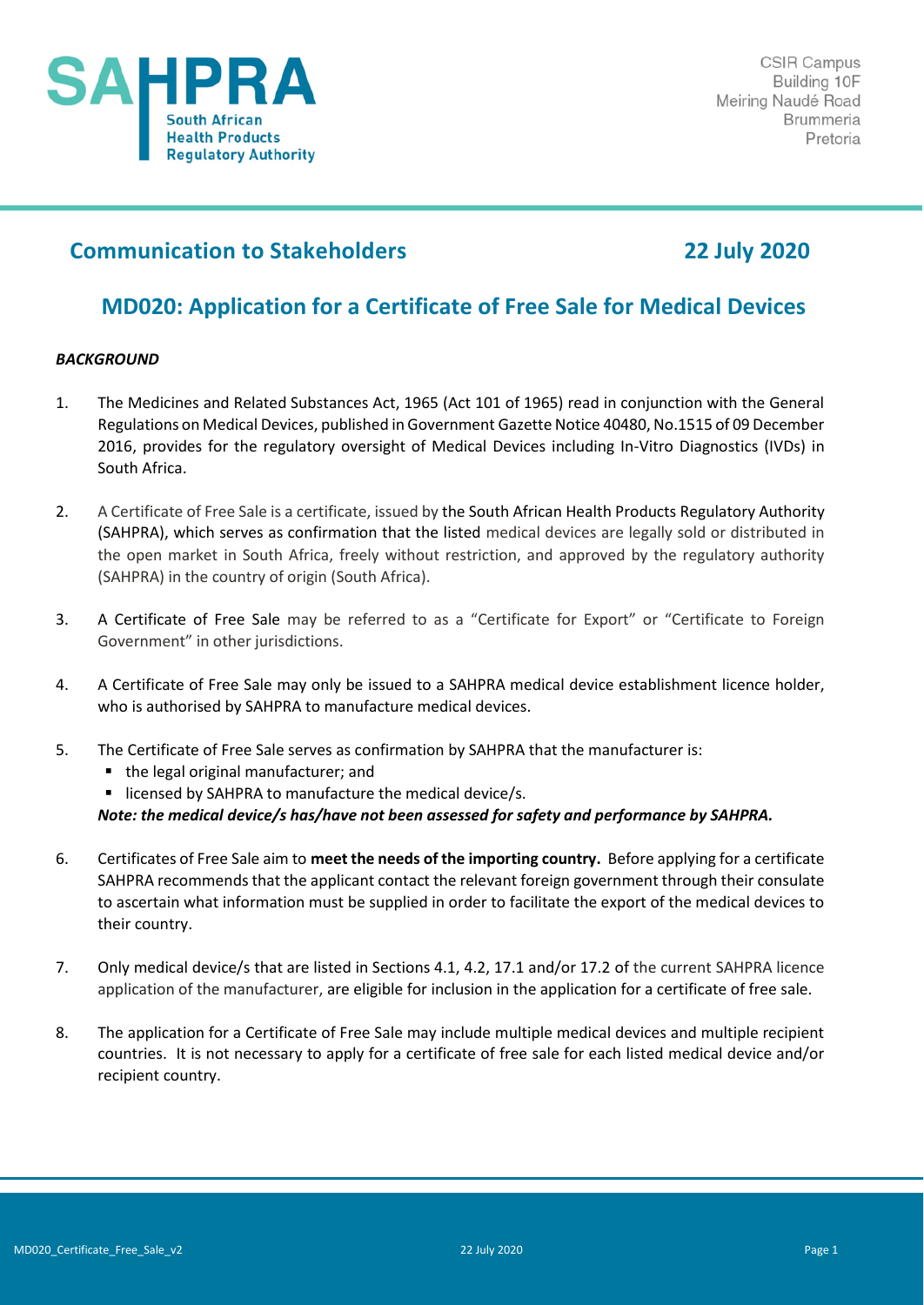9. The Certificate of Free Sale will be valid for a maximum period of one year and will be void when medical device/s are called up for registration, in terms of the Medicines and Related Substances Act, 1965 (Act 101 of 1965.

### *REQUIRED INFORMATION*

- 10. The following documents must be submitted upon application to SAHPRA for a Certificate of Free Sale:
	- a. Cover letter on a company letterhead indicating intention to apply for a Certificate of Free Sale. *NOTE: the subject of the letterhead should state: RE: APPLICATION FOR A CERTIFICATE OF FREE SALE*
	- b. The completed Certificate of Free Sale Application Form (Annex 1);
	- c. A copy of a valid SAHPRA medical device establishment licence to manufacture medical devices;
	- d. Product listings, included in the current SAHPRA licence application of the manufacturer, for medical devices and IVDs manufactured in South Africa, as provided in section 4.1 and 4.2 respectively and exported as provided in section 17.1 and 17.2;
	- e. Proof of payment;
	- f. For medium to high risk (Class C) and high risk (Class D) medical devices listed in the Certificate of Free Sale application:
		- i. Evidence of pre-market approval/registration/evidence of emergency use authorisation for each listed medical device/s from at least one of the six jurisdictions recognised by SAHPRA (Australia, Brazil, Canada, Europe, Japan, United States of America) or pre-qualification by the World Health;
		- ii. Evidence of ISO13485 certification of the original manufacturer;
		- iii. Declaration that medical device/s manufactured are safe and perform as intended and that the medical device/s fulfils the Essential Principles of Safety and Performance for Medical Devices.

### *SUBMISSION OF APPLICATION AND TIMELIMES*

- 11. Applications must be submitted via email to **mdadmin@sahpra.org.za.**
- 12. The fee for a Certificate of Free Sale is payable upon application and proof of payment should be submitted together with the completed application. *Note: Fees may be updated from time to time. The onus is on the applicant to ensure that payment is made in line with the current fees structures, as published in the Government Gazette.*
- 13. Payments should be made as per 17.02 Guideline for the direct transmission of fees payable to SAHPRA.
- 14. The Certificate of Free Sale application process will completed within fifteen (15) days from the date of submission of the application, provided that the application submitted is complete and meets the requirements.

*Note: Incomplete applications will be returned to the applicant. Please ensure that on submission to SAHPRA all relevant fields are completed and all supporting documentation is attached.*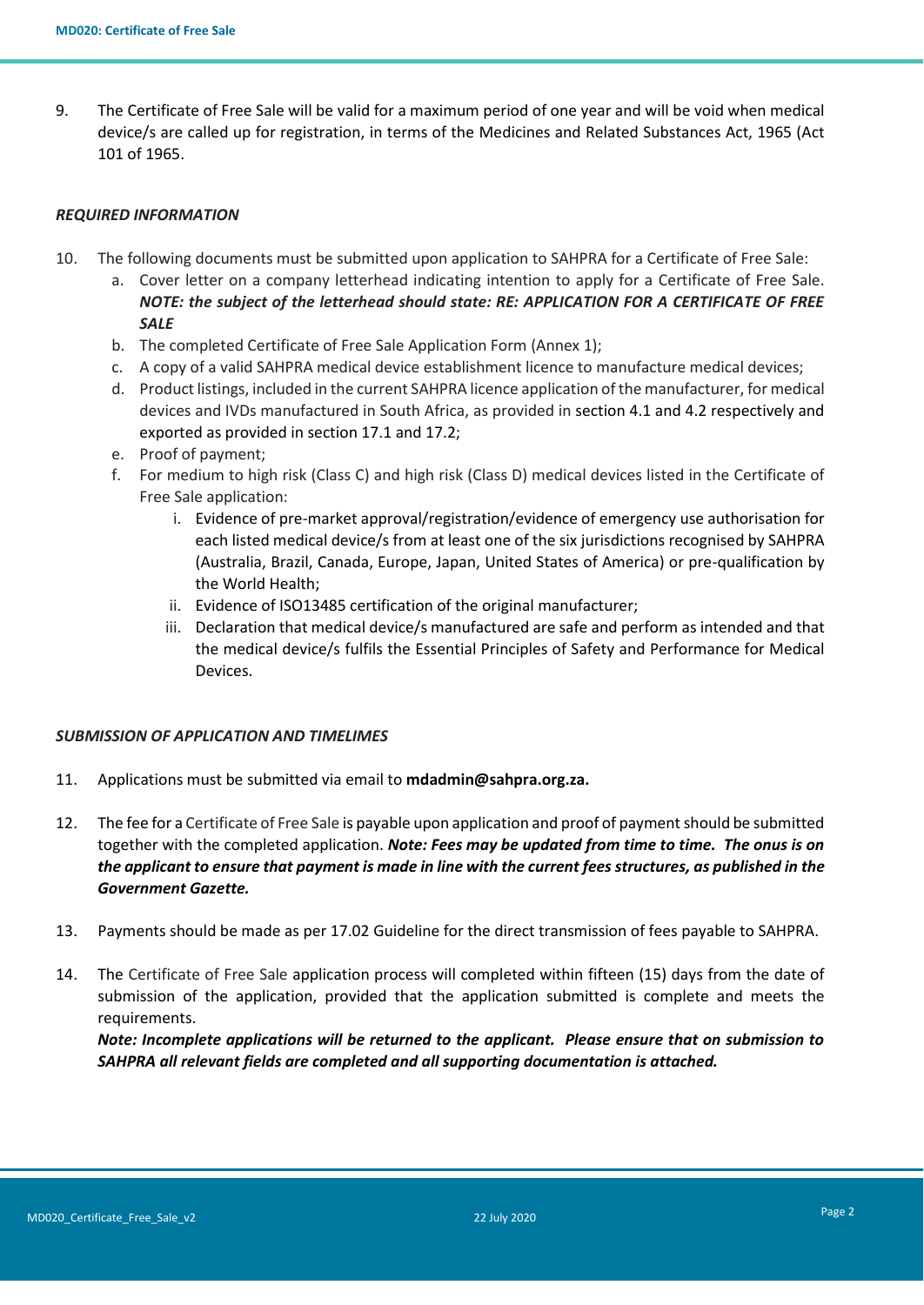## *INFORMATION APPEARING ON A CERTIFICATE OF FREE SALE*

- 15. The following information will be included on the Certificate of Free Sale:
	- Name, site address, licence number and MDF number of SAHPRA licensed manufacturer of medical device
	- Details of medical device/s intended for export and listed in this application including
		- o GMDN code
		- o GMDN descriptor
		- o Name and/or group and/or family of the medical device
		- o South African risk class of medical device
		- o Recipient Country/ies
	- Name and contact details of the authorised representative
	- Any additional particulars required to facilitate the export of the listed medical device/s to the relevant foreign government.

**DR B SEMETE-MAKOKOTLELA CHIEF EXECUTIVE OFFICER OF SAHPRA 22 JULY 2020**